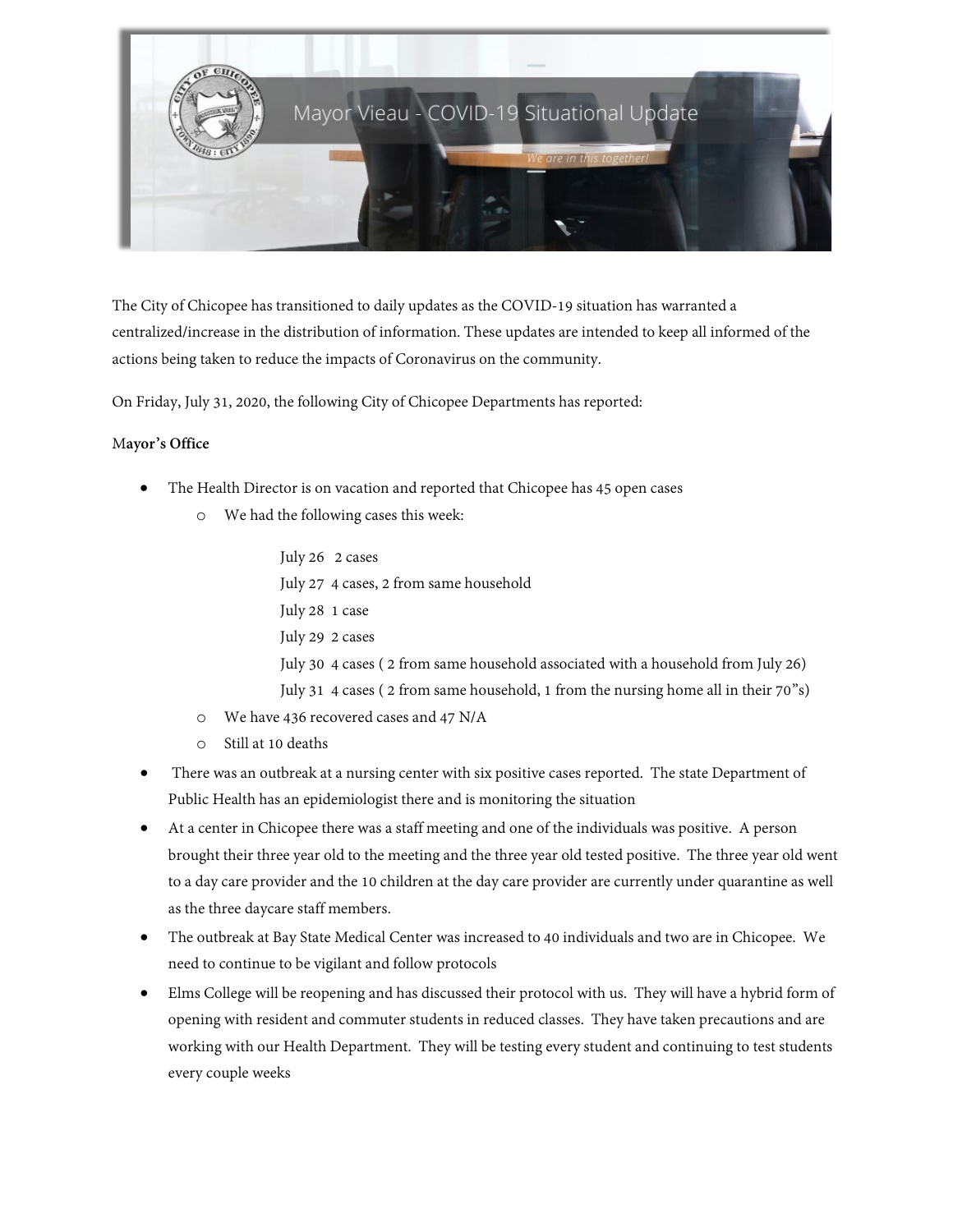- We will be making decisions about our public school system next week and deciding upon reopening plans
- Municipal offices will continue in an appointment only protocol
- We have issued our rent assistance program and working with Valley Opportunity Council have developed a program where they can direct individuals to programs and resources to help them

### **Police Department**

- Status quo on services and staffing
- The rescue vehicle was delivered today and we hope we never have to use it
- Still waiting on test results for the two officers who went out of state to pick up a prisoner

### **Fire Department**

• Status quo with staffing and supplies

#### **Emergency Management**

- Services continue and status is good
- Will attend the 12:30 call on hurricane warning and tracking

## **Safety**

- Status Quo on services and staffing
- The PPE storage looks good and we continue to work on storage at the Police and Fire Departments to have a greater supply for them available immediately if needed
- Seeking to determine if we will receive a second supply of PPE from MEMA of masks, goggles and shields
- There is a group being formed to track progress on a vaccine and a plan on administration of a vaccine if it's made available

# **COA**

- Status Quo on services and staffing.
- No air conditioning in kitchen